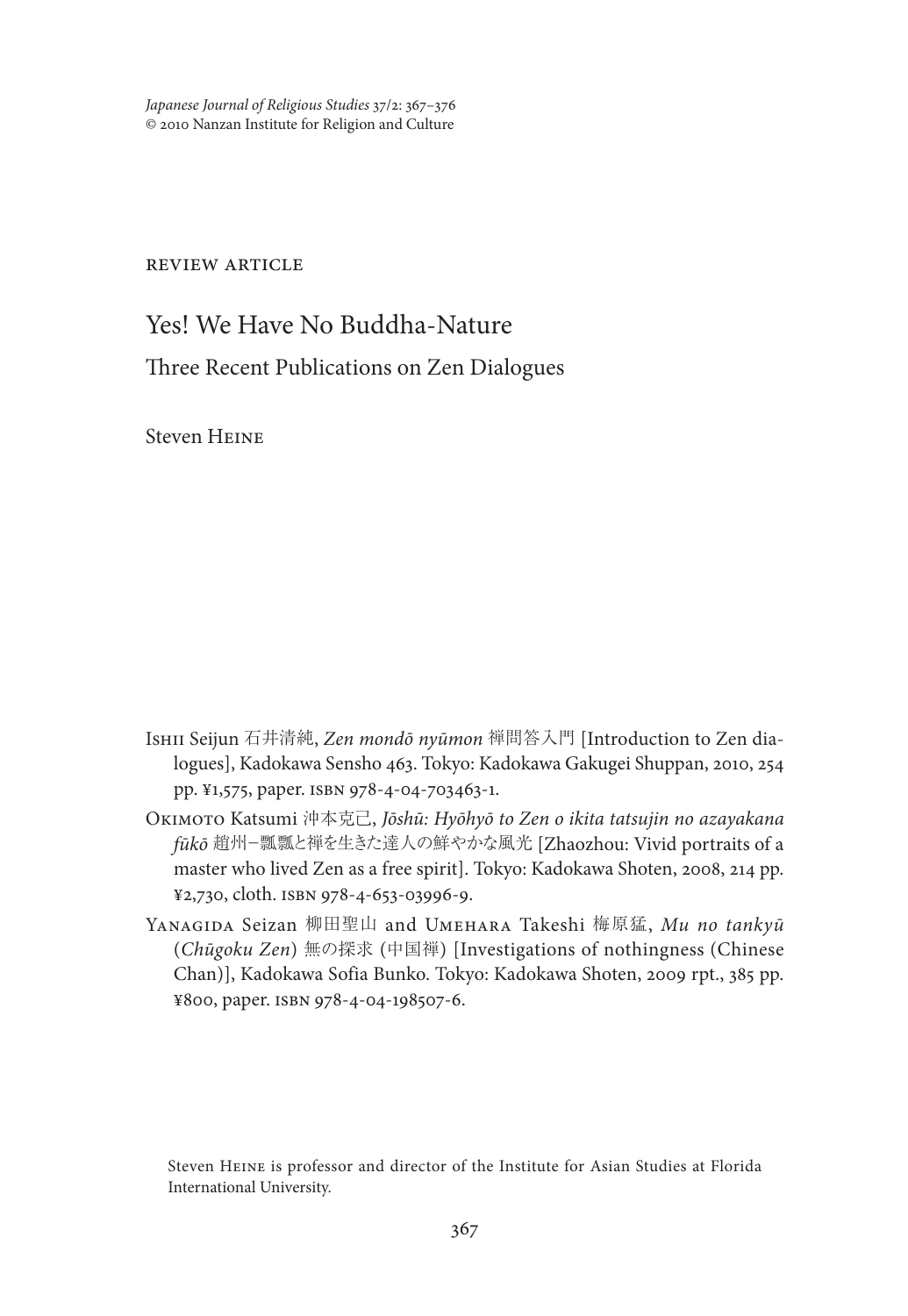These recent Japanese publications, all published by different branches of Kadokawa, explore new territory or revisit longer standing approaches in regard to the formation and development of the tradition of Zen Buddhist dialogues (Ch. *wenda*, Jp. *mondō* 問答). The dialogues originated in Tang China with the spontaneous utterances of ancestors during teaching sessions or other kinds of encounters and evolved into formal *kōan* 公案 (Ch. *gong'an*) cases recorded and commented on extensively in major collections compiled during the Song dynasty. At that point, the tradition spread rapidly to Kamakura Japan as well as Korea in the early thirteenth century. The three books examine, from different angles, the intimate relation between the Tang-Song Chinese cultural and literary context and the development of Zen writings. This, in turn, reflects associations between biographies (or quasi-biographies) of prominent masters, which were first documented in the voluminous transmission of the lamp records, and conversational anecdotes selected from these records for inclusion in koan collections, which added intricately structured prose and poetic commentaries. The books also deal with the need to try to classify the different styles and aims of a distinctive genre of religious literature that seems hellbent on defying any attempt at categorization.

The first two volumes listed above are by prominent scholar-priests in the Sōtō and Rinzai Zen sects, respectively, who offer introductory (*nyūmonteki* 入 門的) works targeting a general as well as specialist audience that are nonetheless extremely insightful in analyzing seminal writings and ideas that contributed to the dissemination of Zen dialogues. The third book is the reprint of another important introduction by two giant figures in the field of East Asian Buddhism that has appeared four decades after its original publication. Both taught at universities in Kyoto during what can be looked back upon as the "golden age" of modern (especially postwar) Zen studies in Japan. In the 1960s, authoritative editions of classical texts as well as reliable contemporary historical studies were being produced, complementing ongoing philosophical interpretations of doctrine.

Because of its central role in the transition of Chan anecdotes from the stage of informal dialogues to established koans, all three books consider the significance of the *mu kōan* 無公案 (Ch. *Wu gong'an*). According to the best known version of the case in the *Wumenguan* 無門関 (Jp. *Mumonkan* [Gateless Gate]), in replying to a monk's question about whether or not a dog has Buddha-nature, Zhaozhou 趙州 (Jp. Jōshū) simply says "no" (*mu* 無, Ch. *wu*), which suggests nonbeing and silence or a transcendental negation beyond the distinction of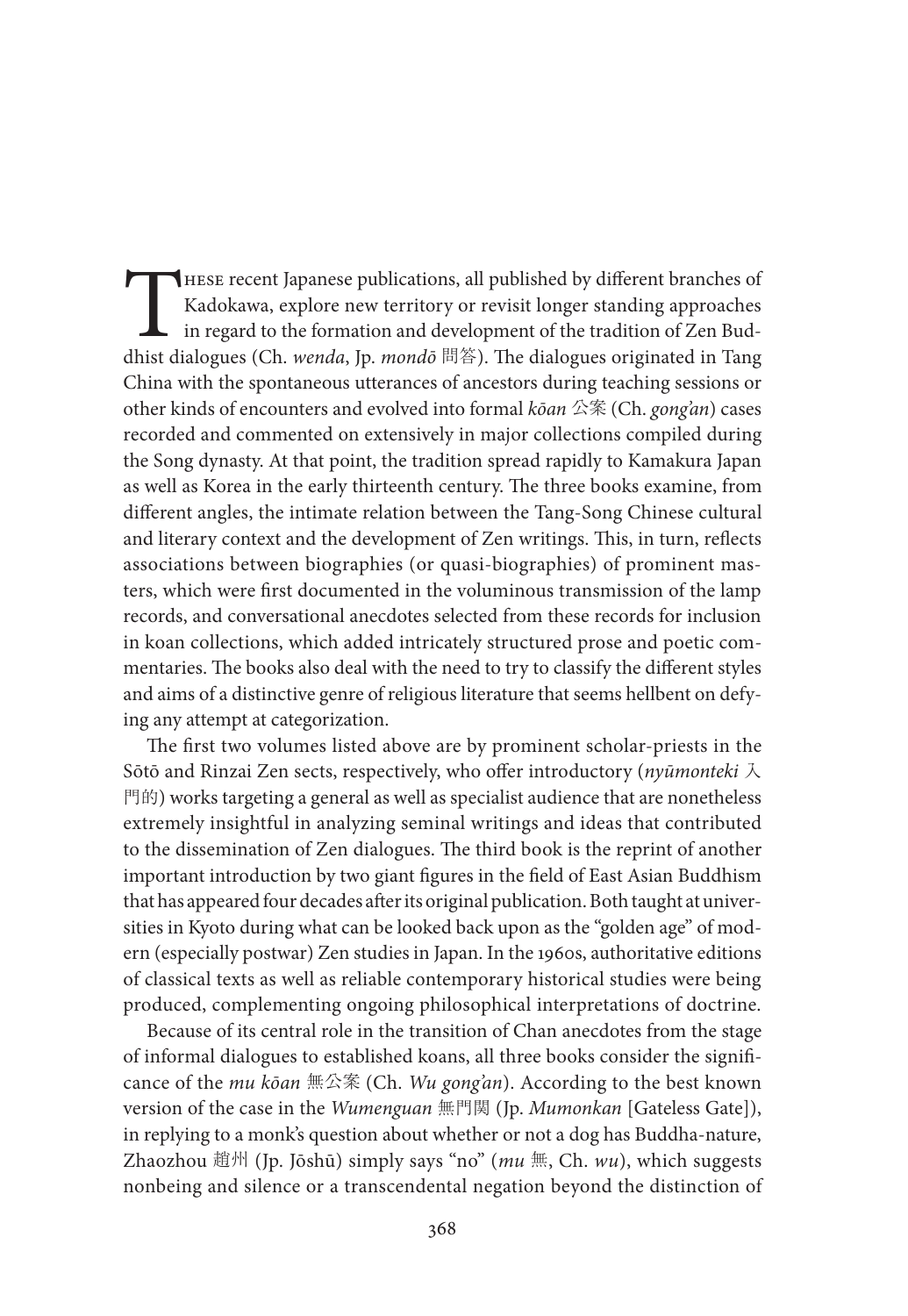existence and nonexistence. This case plays a role in Okimoto's study of Zhaozhou's life and records, and it is crucial for Ishii's typology of dialogues, in addition to the Yanagida-Umehara exploration of nothingness as the key element of Chinese Chan. The koan is generally thought of in terms of a particular form of meditation based on the contemplative use of a critical phrase or head word (Ch. *huatou*, Jp. *watō* 話頭), in this instance, *mu*, extracted from the case, rather than for discussions of the conceptual meaning of the dialogue. However, the collective analysis from the three books yields some surprising results regarding textual discrepancies in Zhaozhou's records, and the diversity of classical interpretations help to complexify and relativize our understanding of the most widely discussed of all koan records.

A more general issue that emerges from considering the three works in tandem concerns the connection involved in interpreting diverse manifestations through literature, and pedagogical styles of training, between more abstract theoretical discussions of Zen thought and more concrete historical studies of its leading figures and texts seen in light of sociopolitical trends that affected the monastic institution. Since the initial release of *Mu no tankyū*, how much has changed in the scholarly effort to balance methodologies and create an evenhanded interdisciplinary approach that takes into account spiritual ideals as well as social realism? To what extent are ingrained ideas or fixed notions about Zen theory and practice based on somewhat outdated sectarian models of interpretation continually being challenged and overcome by today's scholarship? Do these models get echoed and reinforced despite an awareness of the need for critical self-assessment?

#### *Revisiting the Golden Age*

The volume by Yanagida Seizan and Umehara Takeshi was originally one of a dozen books in a series on East Asian Buddhism that appeared in the late 1960s featuring such prominent scholars in their respective fields as Kamata Shigeo 鎌 田茂雄 (Kegon 華厳), Masutani Fumio 増谷文雄 (Shinran 親鸞), Takasaki Jikidō 高崎直道 (Dōgen 道元), and Tamura Yoshirō 田村芳朗 (Tendai 天台), among others. Two-thirds of the books were coauthored by Umehara, along with a specialist in the history of a particular school or figure in Buddhist thought, and a portion of each of the volumes is dedicated to a conversation between Umehara and the other main author.

Then a professor at Ritsumeikan University who specialized in classical Japanese Buddhism, two decades later Umehara became founding director of the Nichibunken International Research Institute for Japanese Studies initiated by Prime Minister Nakasone Yasuhiro. A philosopher who acknowledges in the preface that he was greatly influenced by Kyoto School thinkers, including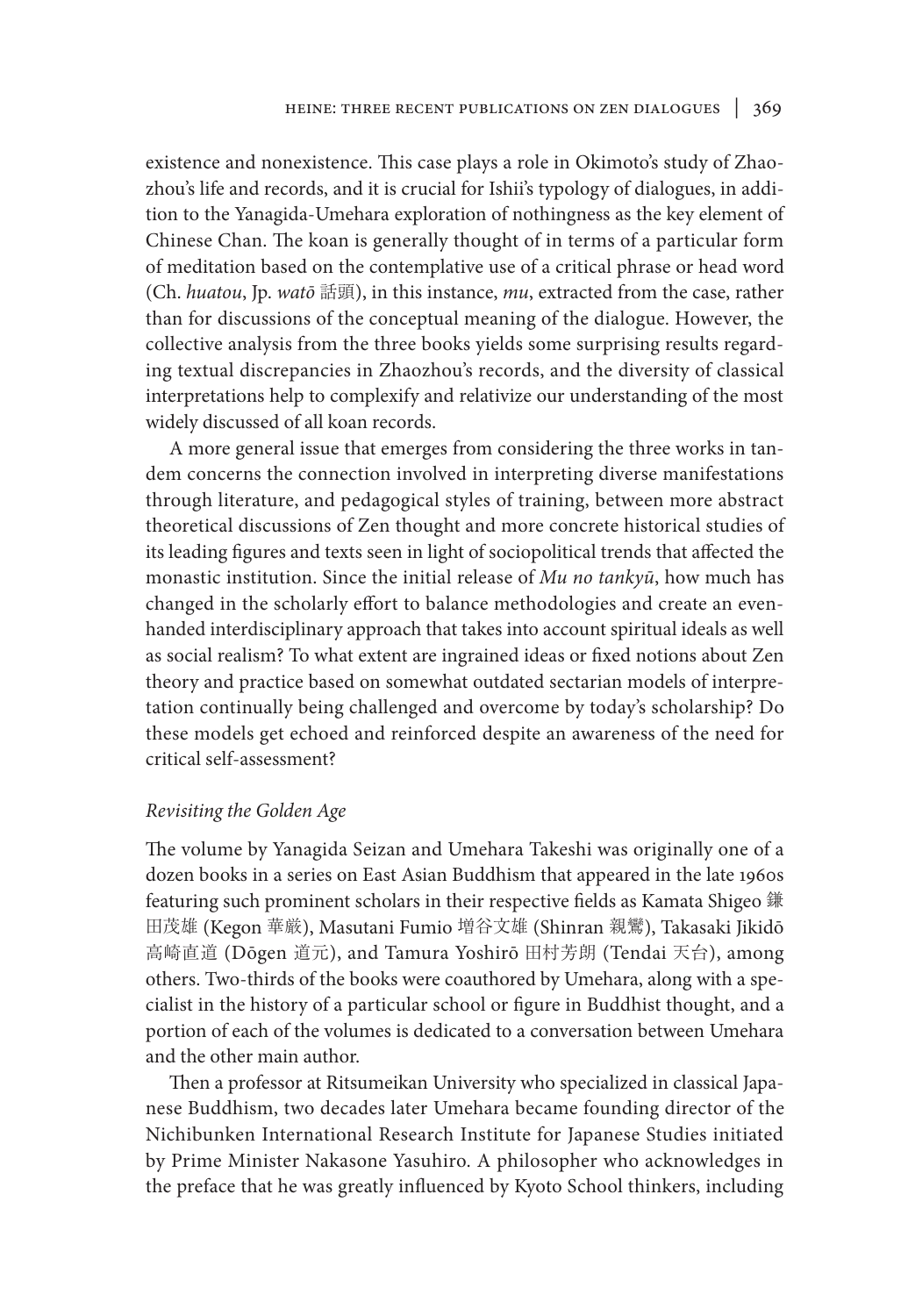Nishida Kitarō 西田幾多郎 and Suzuki Daisetsu 鈴木大拙, here Umehara teams with Yanagida, a professor at Kyoto University who was then becoming well known for his careful and probing historical analysis of textual sources. This was a couple of years after YANAGIDA published the seminal historical study of early Chan (1967) and the same time he produced an edition of writings attributed to Bodhidharma (1969) as the first of a state-of-the-art twenty-volume series on the records of the Chinese ancestors.

Prior to Yanagida's pioneering work, studies of Chan/Zen tended either to have a strictly sectarian orientation or to represent a "lump sum" approach that blurred discrepancies by failing to distinguish between sub-factions or analyze nuanced variations in their varying socio-historical contexts. To disentangle and de-essentialize the morass of history, Yanagida undertook a methodical, stepby-step chronological examination that highlighted the formative role of the Northern School as well as the need to base Zen studies on transmission of lamp records as the primary (quasi-)historical source. Yet, Yanagida was also eventually criticized for mystifying, to some extent, Zen origins by not taking historical records outside of the orbit of Buddhist textuality fully into account.

The first part of *Mu no tankyū* is vintage Yanagida toned for a general audience by providing a critical overview of the unfolding of the Zen tradition. After presenting an historical account, this section ends on a kind of ideological bent by trumpeting the role of the *mu* koan as the culmination of the school's beliefs and the key to the Chan approach to ineffability or non-reliance on words (*muji* 無字) (204–15). Yanagida points out that while the version of the dialogue from the *Wumenguan*, in which *mu* is the one-word answer given by Zhaozhou, is best known, there was an earlier version in the record of Wuzu 五祖 (Jp. Goso). In that version, the negative response is followed by an ironic comment on the dog's karmic consciousness, a dialogue that is also found in other sources, including the Zhaozhou Record 趙州錄 (Ch. *Zhaozhou lu*, Jp. *Jōshū roku*).

Yanagida furthermore shows that the case was not included in the collection by Xuedou 雪竇 (Jp. Setchō) and is therefore not in the *Biyan lu* 碧巖錄 (Jp. *Hekiganroku* [Blue Cliff Record]) by Yuanwu 圜悟 (Jp. Engo) which was based on his work. However, the *mu* koan did become the crucial ingredient of the koanintrospection Zen 看話禪 (Ch. *kanhua Chan*, Jp. *kanna Zen*) approach of Dahui 大慧 (Jp. Daie), which was half a millennium later cited vigorously by Hakuin 白隠, and in modern times was used by Suzuki as a prime example of Oriental nothingness in contrast to the Western emphasis on being. In this approach, the term *mu* is evoked not for its discursive meaning, but as a supra-linguistic vehicle that cuts off thought and language and spontaneously catapults the practitioner to a nonlogical experience of sudden enlightenment. Significantly, in Yanagida's account, there is no mention of the "yes" 有 (Ch. *you*, Jp. *u*) response attributed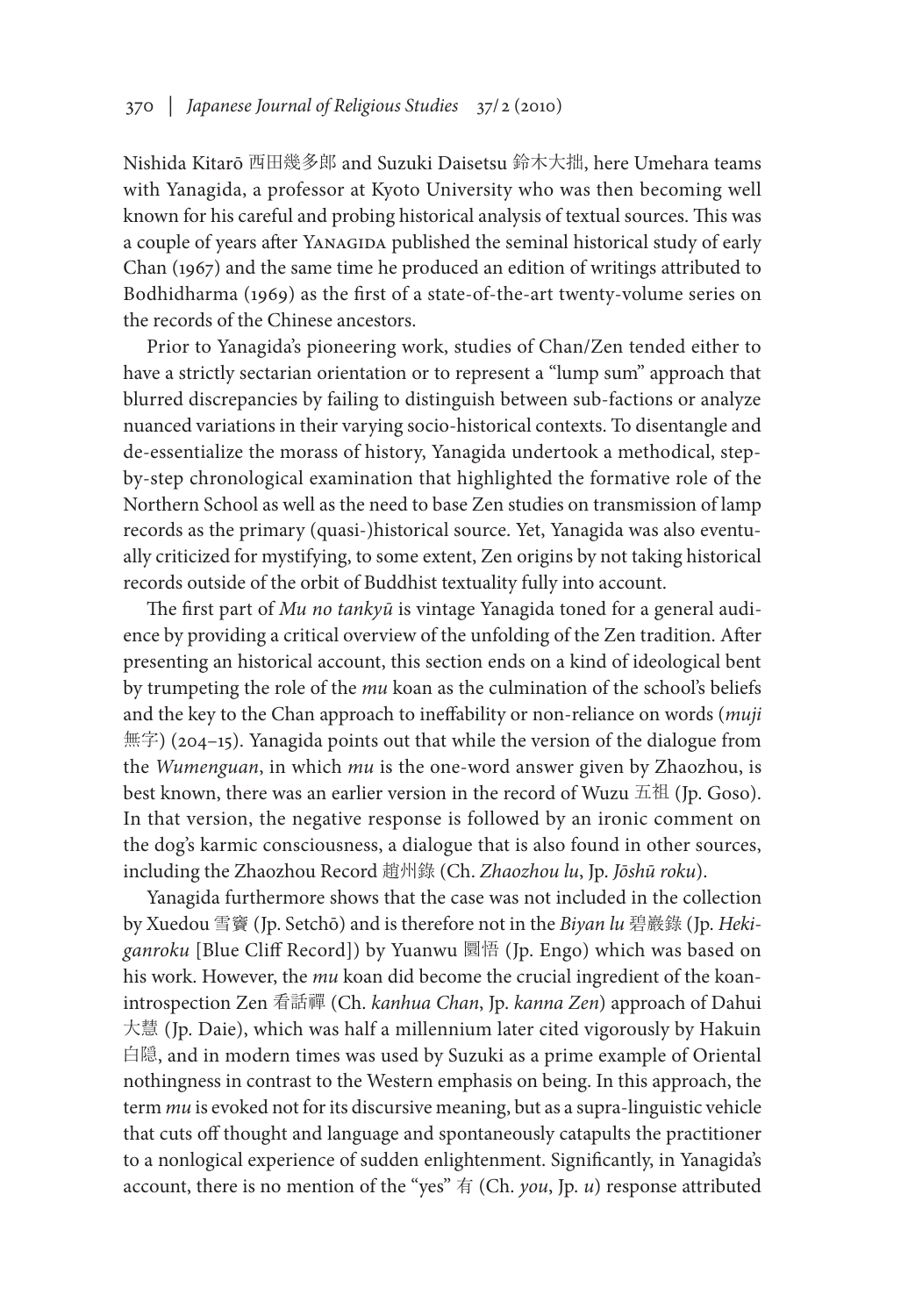to Zhouzhou in the *Congrong lu* 從容錄 (Jp. *Shōyōroku* [Book of Serenity]) and numerous other Chinese and Japanese texts.

This section of the book ends with a picture of Suzuki which makes a useful segue to the second part (217–62), in which Yanagida and Umehara discuss at length the *mu* koan and the *Wumenguan* more generally in light of related texts and approaches to nonbeing and negation as the key to understanding the distinctive characteristics of the Chan tradition. In the third part, which deals with the "Philosophy of Absolute Freedom" (*zettai jiyū no tetsugaku* 絶対自由の哲学), although his main focus is on *The Platform Sutra* and the Linji 臨済 (Jp. Rinzai) Record, Umehara returns to Zhaozhou and the *mu* koan on several occasions, especially in the final section on the role of humor in the *Wumenguan* and the *Biyanlu* (334–54). The book ends with a brief discussion of the impact of the *mu*  koan on the approach to nothingness of Kyoto School philosophers Nishida and Tanabe Hajime 田辺元.

#### *Two More Recent Approaches*

Okimoto Katsumi, a Rinzai Zen abbot who is professor emeritus at the sect's Hanazono University in Kyoto and has recently been president of the International Research Institute for Zen Buddhism founded by Yanagida Seizan and Urs App, specializes in Chinese Buddhism and the early history of the Chan School. In this work, he treats the biography and writings attributed to Zhaozhou, who was said to have lived for one hundred and twenty years from 778–897. The book is part of a ten-volume series on Tang masters, and features an expressive subtitle that contrasts with the straightforward subtitle in the series volume on Weishan 潙山 (Jp. Isan) along with his disciple Yangshan 仰山 (Jp. Kyōsan), "What is the Teaching of the Gui-Yang School?" (*Ikyō no oshie to wa nanika* 潙仰の教えとは何か).

Okimoto approaches issues of biography (*denki* 伝記) by elaborating on how Zhaozhou functioned as a free spirit throughout the "four seasons" (*shik*i 四季), or four main stages, of his career that can be pieced together by looking over the various transmissions of the lamp materials as well as his Record. The first season is his precocious contact around the age of seventeen with master Nanquan 南泉 (Jp. Nansen) when he gained an initial awakening experience. The second period is when Zhaozhou spent over thirty-five years studying with his mentor until the time of Nanquan's death. Then, after the three years of mourning, Zhaozhou began the third stage at age sixty, which was twenty years of itinerancy in pursuing training or an exchange of ideas with masters such as Huangbo 黄 檗 (Jp. Ōbaku). This was followed by the final forty years of heading a temple in his home town of Zhaozhou, where along with Linji he was a leader of the Chan School north of the Yellow River in Hebei province and was often compared to the leadership of Xuefeng 雪峰 (Jp. Seppō) in southern Fujian province.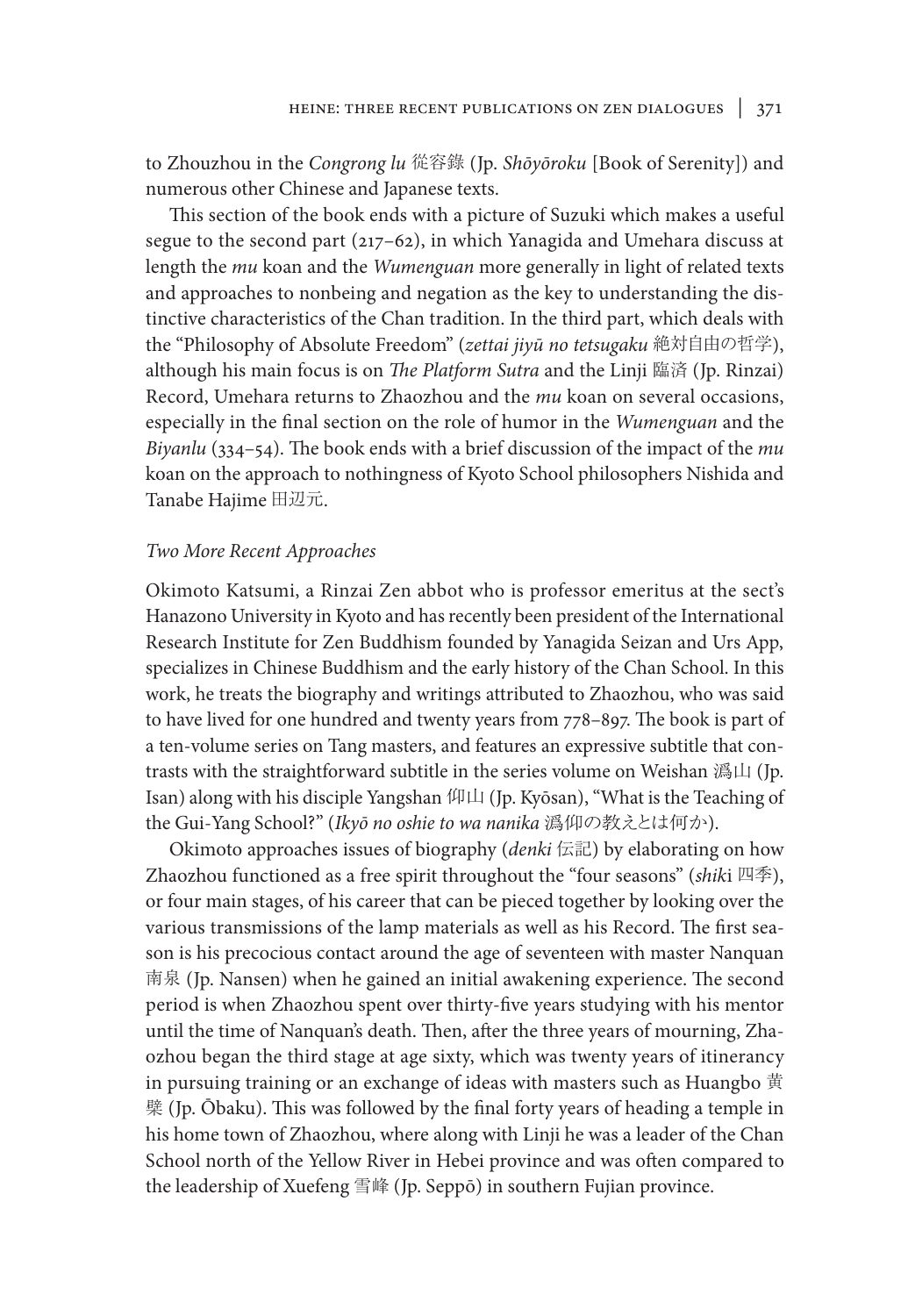## 372 *| Japanese Journal of Religious Studies* 37/2 (2010)

Throughout the discussion, Okimoto connects the seasons of Zhaozhou's life to famous dialogues, such as his response to Nanquan killing a cat and learning the middle way between knowing and unknowing from his mentor, or answering questions about the famous stone bridge of Zhaozhou when he was abbot of a temple nearby. Known more for his paradoxical utterances than the shouts and slaps that characterized some of his contemporaries' teaching methods, Zhaozhou is said to have taken part in more koan cases that are prominently recorded in the major collections than any other Tang dynasty Chan monk except Yunmen, who often praised his senior colleague.<sup>1</sup> In looking at examples of rhetoric, Okimoto shows that a textual analysis of the use of words in Buddhist writings, including the *Lotus Sutra*, the recorded sayings of Linji, and the record of Zhaozhou, indicates that the term *mu* is used in all of these texts more frequently than *u*, which makes a striking contrast with conventional language patterns. However, it is very interesting that of the three books being discussed here, Okimoto's volume on Zhaozhou has the least amount of discussion of the *mu* koan. Is this some kind of oversight?

Actually, I do not think so but rather feel that it is probably because the case is not really so important for understanding Zhaozhou's teachings as is usually thought, such that our view of the tradition is often somewhat skewed by an overemphasis on this so-called "no-word" (*muji* 無字) almost invariably seen in light of *huatou*/*watō* practice. The dog dialogue does not appear in the earliest records of the life and teachings of Zhaozhou in the seminal Chan and related Buddhist texts from the late-tenth to early-eleventh centuries, including the *Zutang ji* 祖堂集 (Jp. *Sodōshū*) volume eighteen of 952, the *Song gaoseng zhuan* 宋高僧傳 (Jp. *Sō kōsoden*) volume eleven of 988, and the *Jingde chuandeng lu* 景德傳燈錄 (Jp. *Keitoku dentōroku*) volume eleven of 1004. In these texts, Zhaozhou is known more for the case about his master Nanquan cutting a cat in half, when Zhaozhou puts his sandals on his head and walks away, than for the record about the dog.2 In fact, the first anecdote to have a question raised about the dog's Buddha-nature is attributed to Weikuan 惟寬, who lived a generation before Zhaozhou. The association of the latter with the *mu* koan stems from a subsequent period—which is difficult to pin down but was probably at least a century after the seminal texts—and it is quite varied in that the master appar-

1. There are 12 cases featuring Zhaozhou in the *Biyan lu* (as opposed to 18 for Yunmen): 2, 9, 30, 41, 45, 52, 57, 58, 59, 64 (cat), 80, 96; 6 cases in the *Wumenguan*: 1 (dog), 7, 11, 14 (cat), 31, 37; 5 cases in the *Congrong lu*: 9 (cat), 18 (dog), 39, 47, 63; and 17 cases in Dōgen's *Mana Shōbōgenzō* 真字正法眼蔵: 11, 46, 67, 74, 80, 114 (dog), 119, 133, 135, 136, 138, 181 (cat), 233, 239, 281, 288, 291 some of these instances are the same case.

2. Unlike the *mu* koan, which appears in just two collections in different versions, the cat koan attributed to Nanquan is included in all of the "big three" collections—*Biyan lu* cases 63 and 64, *Wumenguan* case 14, and *Congrong lu* case 9—and it is also in *Mana Shōbōgenzō* case 181.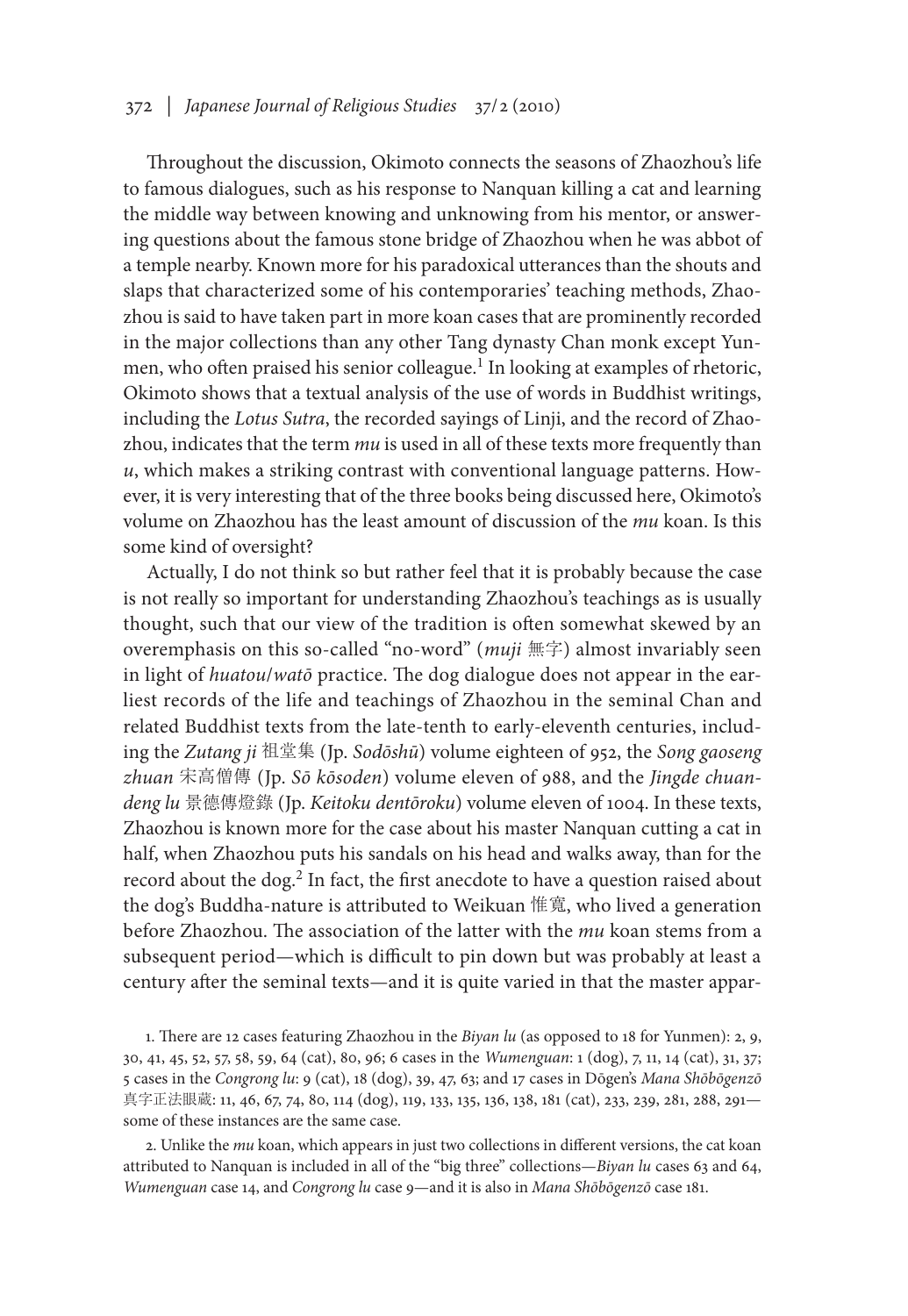ently answered both positively and negatively, and with fuller dialogues related to the core query.<sup>3</sup>

When the tradition is closely examined, this discrepancy between the Yanagida-Umehara emphasis on the *mu* koan and the variability of the sources becomes a central theme of the fascinating new book by Ishii Seijun, a Sōtō Zen priest who is on the faculty and is currently president of the sect's main institution of higher learning, Komazawa University in Tokyo. Ishii is a specialist in the life and thought of Dōgen, who in the *Shōbōgenzō* "Busshō" 正法眼蔵『佛性』 fascicle on Buddha-nature interpreted a version of the dog dialogue that features positive as well as negative answers with fuller dialogues for both, as cited from the record of Hongzhi 宏智 (Jp. Wanshi) that was the basis of the *Congrong lu*. He shows that both yes and no responses are relevant, and that there has been far too much attention to the former over the latter.<sup>4</sup>

In his general discussion of koans, Ishii highlights diverse styles of dialogues, which give rise to multiple interpretations and cannot necessarily be reduced to one and only one view. He analyzes the following categories:

1. The records of first ancestor Bodhidharma 達磨 (Ch. Damo, Jp. Daruma) and of sixth ancestor Huineng 惠能 (Jp. Eno), such as the latter's dialogue about Buddha-nature in relation to people from the south.

2. Reflecting on the mind 心 (Ch. *xin*, Jp. *shin*), such as Mazu's 馬祖 (Jp. Basō) notion of "mind itself is Buddha" 即心是佛 (Ch. *jixin shifo*, Jp. *sokushin zebutsu*).

3. Expressing that which cannot be expressed in words including a) preaching the dharma without words, b) explaining through denial, c) teaching with a single word such as the dog dialogue, and d) cases where the highest form of expression is silence, such as Bodhidharma's "skin, flesh bones, marrow" dialogue.

4. Inquiring about the meaning of the Buddha or Dharmakaya 法身 (Ch. *fashen*, Jp. *hosshin*), such as in *Biyan lu*, case thirty-nine.

5. Dialogues involving doctrine, such as whether or not insentient beings preach the dharma.

6. Cases that deal with the role of practice, such as "a day without work is a day without food."

Ishii points out that the *mu* koan has been appropriated in Song Chinese and Kamakura Japanese commentaries much more diversely than a special emphasis on transcendental negation indicates. Alternative approaches include affirmative, indirect, ironic, and expansive in addition to negative responses to the core question, which reflect a broader range of hermeneutic perspectives. There are also

<sup>3.</sup> The *Zutang ji* record of Zhaozhou does include the dialogue, "Does an oak tree have Buddha-nature?," which is cited below.

<sup>4.</sup> This point is also made by IsHII Shūdō (2004, 230), citing noted Chan scholar Iriya Yoshitaka.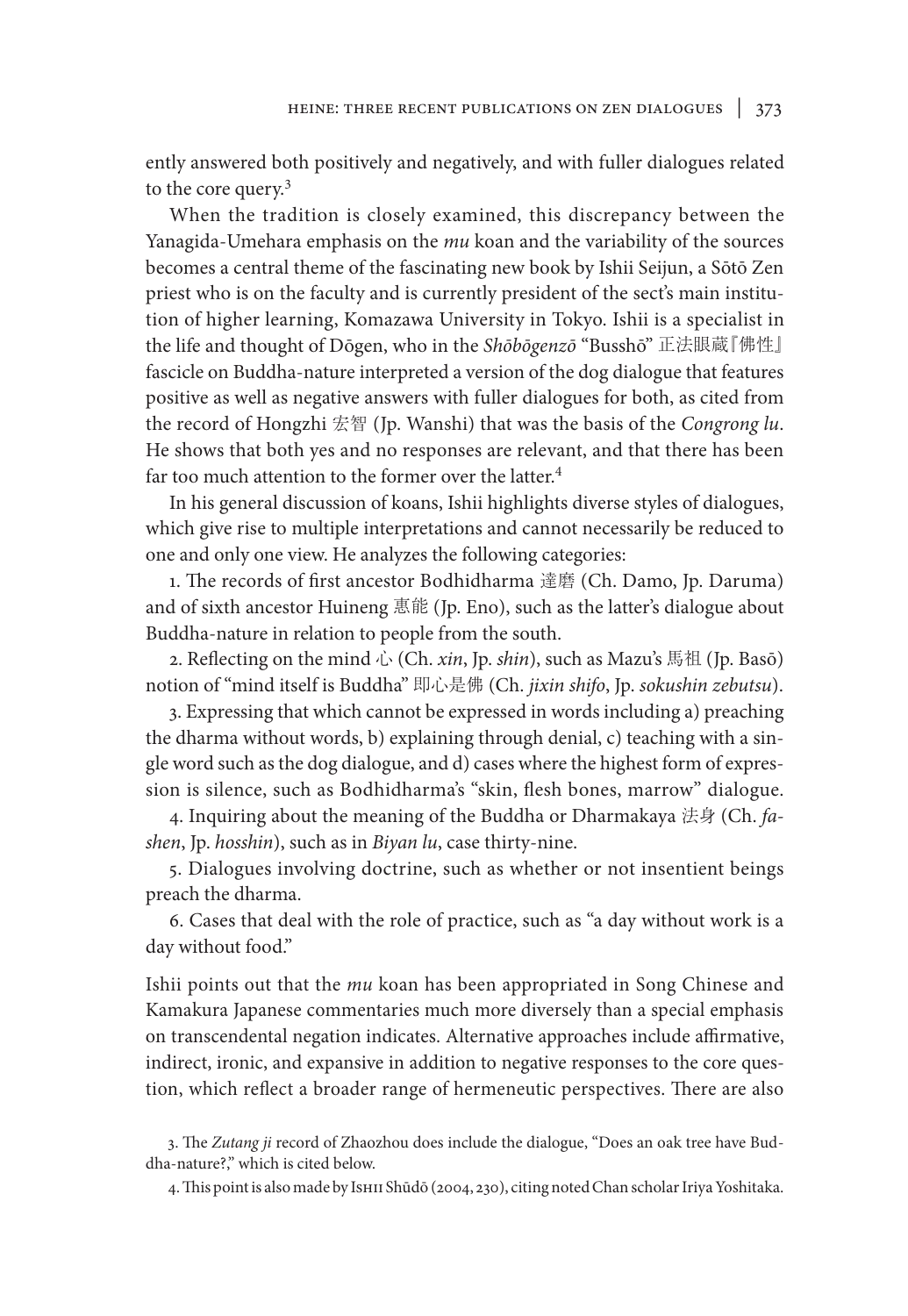# 374 *| Japanese Journal of Religious Studies* 37/2 (2010)

alternative responses in the Zhoazhou Record itself, including "The door to every house leads to the capital (Chang'an)" (Suzuki and Akizuki 1964, 61), a phrase that has been compared to "All roads lead to Rome." In addition, the text contains another query about Buddha-nature that involves a sentient being: "A student asked, 'Does an oak tree also have Buddha-nature or not?' The master replied, 'Yes.' The student said, 'Then when will it become a Buddha?' The master said, 'When the sky falls to the earth.' The student said, 'When will the sky fall to the earth?' The master responded, 'When the oak tree becomes a Buddha'" (Suzuki and Akizuki 1964, 53). The non-sequitur-like progression in this dialogue, which recalls the last passage in Kenkō's *Tsurezuregusa* 徒然草, seems to be an impossible, circular response; therefore, according to Zhaozhou, yes really means no. Or does it?

### *Whither Studies of Zen Dialogues?*

The juxtaposition of these three books helps to relativize and problematize an exclusive focus on a particular view of the *mu* koan that is reflected in the Yanagida-Umehara approach but is challenged by Okimoto and Ishii, which shows that the case was either not so important for understanding Zhaozhou or was interpreted through a variety of styles and ideologies. A survey of traditional sources further supports a relativist rather than absolutist standpoint by indicating, as Ishii points out, that answers are just as often positive as negative, or are so enigmatic or ambivalent that conventional categories of affirmation and denial no longer seem appropriate. In one instance a lay disciple is quoted favorably as saying, "Zhaozhou says 'No,' but I say 'Yes!'" Before Dahui and Hongzhi were referring to the case, the record of Yuanwu's teacher Wuzu contains the remark, "The master ascended the hall and said: 'Does a dog have the Buddha-nature or not? Still, it is a hundred thousand times better than a cat.' He stepped down" ( $\pi$ , 47, 660a).

According to a verse from this period by Fo Yinyuan 佛印元 that conveys an inconclusiveness which de-essentializes our understanding of the *mu* koan, "The great function of total activity expresses freedom./Yes and no are two parts of a pair./How much karmic consciousness comes into people and dogs?/Henceforth we shall always remember Zhaozhou for commenting on this" (*Xu zangjing* 續藏 經 (J. *Zoku zōkyō*), volume 115, 237a).<sup>5</sup> Another verse by Benxue Yi 本覺一 reads,

5. A verse by Wuzu which favors the critical phrase approach is in *Xu zangjing*, volume 115, 237a: "Zhaozhou shows his sword/Which reflects the frost in a blaze of light;/If you persist in looking for reasons,/It will cut you in shreds." However, the final two lines in the *Wumenguan*'s verse comment, 纔渉有無/喪身失命 ("As soon you get caught up in yes or no, your body fails and your life is lost"), may leave the door open to a more ambiguous or relativist position that does not necessarily favor negation over affirmation. It is interesting that in the *Chanzong songgu lianzhu tongji*, the *Wumenguan* verse is somewhat misplaced because it is listed under the section of verses on the yesno version of the case (actually, it is no-yes in this instance) rather than under the *mu*-only version.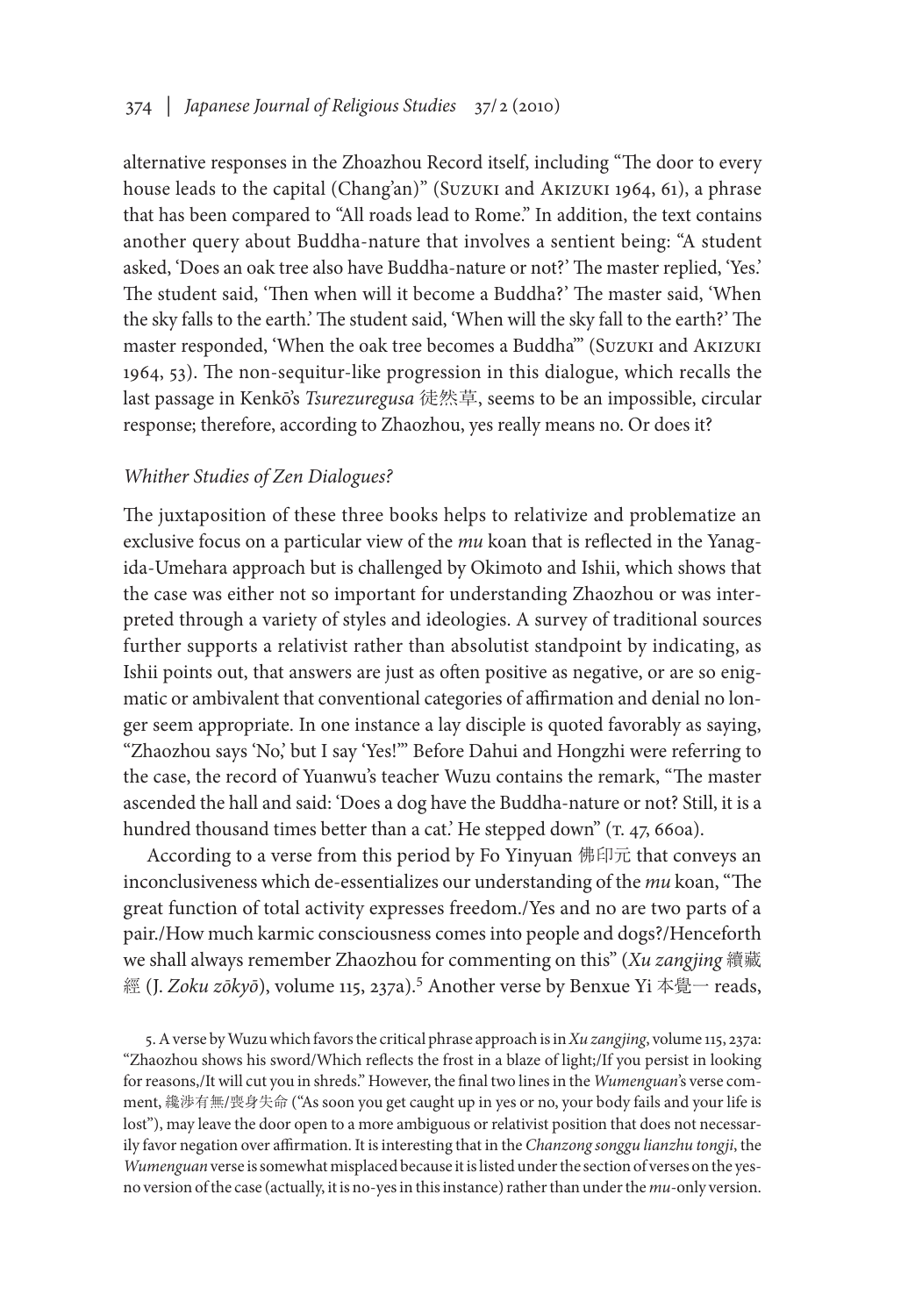"The dog has Buddha-nature/The dog does not have Buddha-nature/Always walking toward both ends./One arrowhead cannot be used to reach two targets,/ And even with its karmic consciousness deriving from the past, it is only a dog" (*Xu zangjing*, volume 115, 236b).

Zhaozhou's apparent ambivalence was subsequently explained by Song Chan masters not as wavering between simply denying and supporting the doctrine of the universality of Buddha-nature, but as a matter of using provisional means to make the teaching appropriate to the level of understanding of the disciple. Several modern commentators have noted that by looking at the different versions of the *mu* koan in the Zhaozhou Record, there seems to be an arbitrary quality to the responses. As Robert SHARF suggests, "Does a dog have buddha-nature? It depends on what day it is" (2007, 236), and John Wu remarks, "If the same question were put to Zhaozhou for the third time, he might well have answered, 'Yes and no!' Yes, that is, in one sense, and No, in another sense" (1975, 142), to which it could be added that a fourth occasion might have yielded "Neither yes nor no." Or, to cite a recent lyric, "It's either one or the other or neither of the two."

In another intriguing modern pop culture example of saying one thing while meaning another, or of not being sure what to say, according to the 1920s hit song, "Yes! We Have No Bananas," "When you ask [the shopkeeper] anything, he never answers 'no'/He just 'yes'es' you to death, and as he takes your dough/ He tells you 'Yes, we have no bananas/We have-a no bananas today.'" Perhaps Wumen, who once wrote a four-line, five-character Chinese verse with twenty consecutive *mu* kanji—無無無無無, 無無無無無, 無無無無無, 無無無無無—just "no's" you to death, so that instead of, Yes! We have no Buddha-nature, according to his view it should be, No! We have Buddha-nature. Or do we go back and forth between the two approaches?

In summary, even though the *mu* koan seems to represent a transcendental negation beyond the polarity of assertion and denial that epitomizes Zen's thoroughgoing iconoclastic, barriers-shattering attitude toward cogitation and rhetoric, understanding the case's multifarious implications is often shrouded in orthodoxy and convention, as in *Mu no tankyū*, which tends to insist on only one view of the case's meaning and function and to reject alternative standpoints as misleading or heretical. In other words, traditional arguments favoring the use of the *huatou/watō* method—as opposed to rival standpoints—get played out in contemporary scholarship, when advocates may fall back on an unconscious leaning as an avenue or angle by which to comment on the unfolding of mainstream approaches, thereby conflating ideology with historicality. By contrast, the newer studies by Okimoto and Ishii demonstrate that an understanding of the koan based entirely on the critical phrase method tends to overlook a number of other important historical, textual, and philosophical elements which